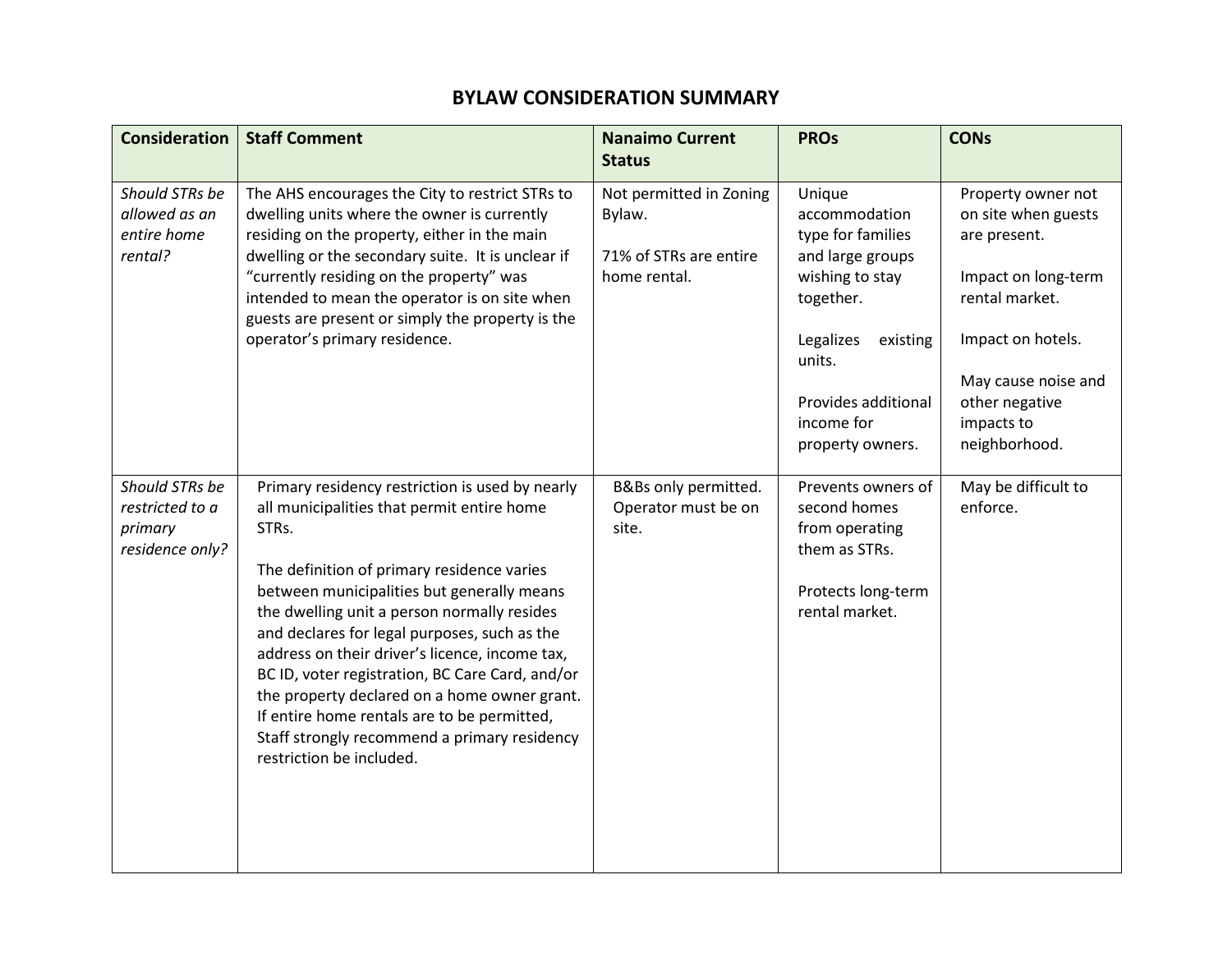| <b>Consideration</b>                                                 | <b>Staff Comment</b>                                                                                                                                                                                                                                                                                                                                            | <b>Nanaimo Current Status</b>                                                                                                                                                                               | <b>PROs</b>                                                                                                                                                                              | <b>CONs</b>                                                                                                                                                                                                                           |
|----------------------------------------------------------------------|-----------------------------------------------------------------------------------------------------------------------------------------------------------------------------------------------------------------------------------------------------------------------------------------------------------------------------------------------------------------|-------------------------------------------------------------------------------------------------------------------------------------------------------------------------------------------------------------|------------------------------------------------------------------------------------------------------------------------------------------------------------------------------------------|---------------------------------------------------------------------------------------------------------------------------------------------------------------------------------------------------------------------------------------|
| Should STRs be<br>allowed in<br><b>Multiple Family</b><br>Dwellings? | Regardless of whether the City chooses to<br>permit STRs in multiple family dwellings,<br>strata regulations or property rental<br>agreements may further prohibit it. While<br>the City is not responsible for enforcing<br>strata regulations, the City may choose to<br>require strata or property owner permission<br>as a condition of business licensing. | Not permitted.<br>11% of STRs are in<br>multiple family dwellings.                                                                                                                                          | Legalizes existing<br>uses.<br>Negative impacts<br>are minimal.                                                                                                                          | May contradict strata<br>or property<br>management<br>regulations.<br>Will impact long term<br>rental availability if<br>primary residency<br>restriction not<br>enforced.<br>May impact<br>neighbours.                               |
| Should STRs be<br>allowed in<br>Secondary<br>Suites?                 | If the City chooses to no longer permit STRs<br>within a secondary suite, this will result in a<br>number of existing properties becoming<br>non-compliant.<br>Staff recommend that the existing<br>regulation remain.                                                                                                                                          | A B&B room may be<br>located within a self-<br>contained suite in place<br>of secondary suite space.<br>A SFD may have up to 2<br>bedrooms used as either<br>a B&B room or a long-<br>term secondary suite. | Currently<br>permitted.<br>Self-contained<br>suites with cooking<br>facilities are highly<br>desired by B&B<br>guests and are<br>provided by a<br>number of existing<br>B&Bs in Nanaimo. | Continuing to allow a<br>B&B or STR in a<br>secondary suite space<br>may impact the<br>number of longer-<br>term rental spaces<br>available; allows<br>owners to remove<br>long-term suite<br>spaces for more<br>lucrative STR space. |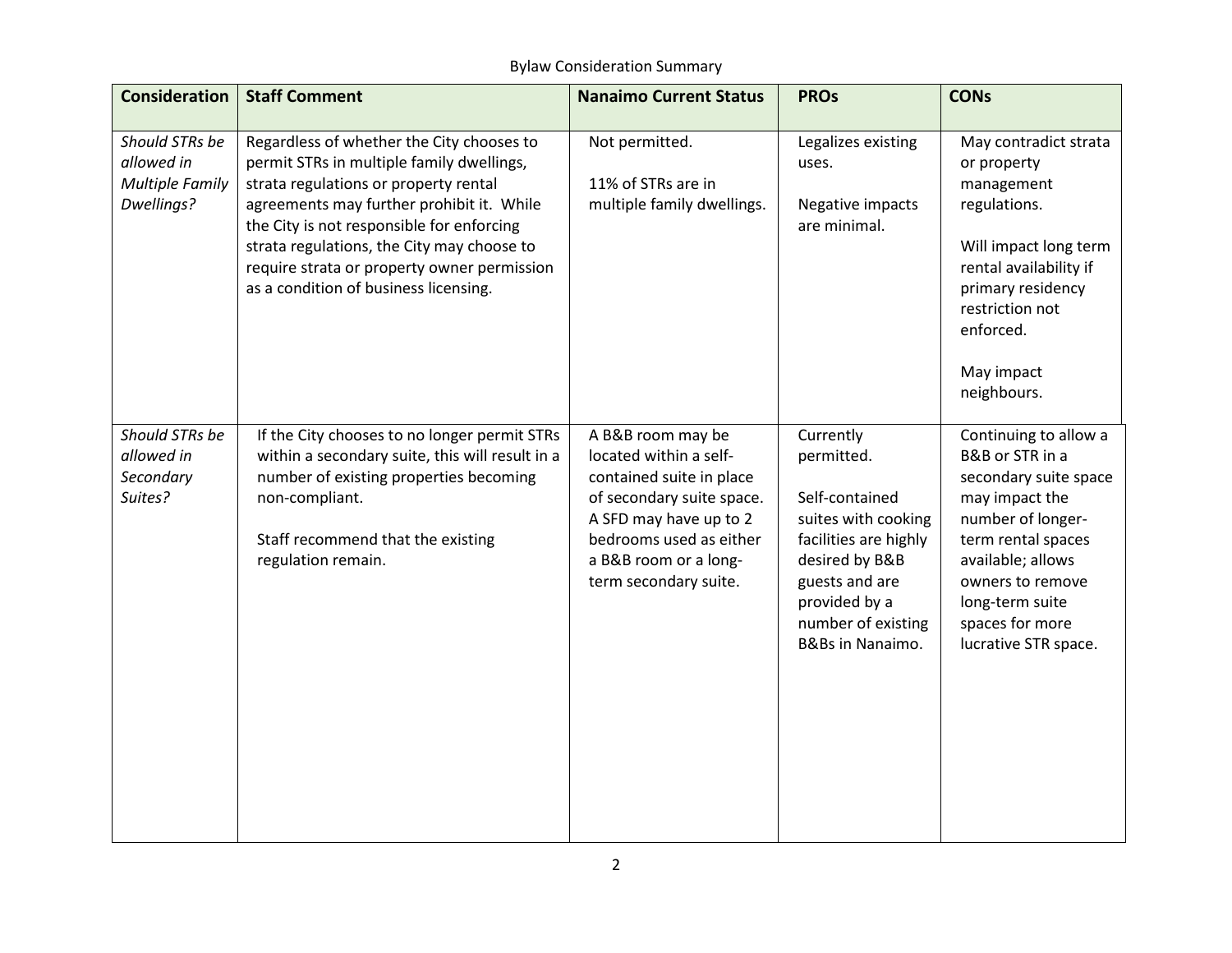| <b>Consideration</b>                                                                                                                     | <b>Staff Comment</b>                                                                                                                                                                                                                                                                                                                                                         | <b>Nanaimo Current Status</b>                                                                                                                                                                                                                                                                                                                                                                                                                                                                       | <b>PROs</b>                                                                                                                                                                                                                                                                                                      | <b>CONs</b>                                                                                                                                                                                         |
|------------------------------------------------------------------------------------------------------------------------------------------|------------------------------------------------------------------------------------------------------------------------------------------------------------------------------------------------------------------------------------------------------------------------------------------------------------------------------------------------------------------------------|-----------------------------------------------------------------------------------------------------------------------------------------------------------------------------------------------------------------------------------------------------------------------------------------------------------------------------------------------------------------------------------------------------------------------------------------------------------------------------------------------------|------------------------------------------------------------------------------------------------------------------------------------------------------------------------------------------------------------------------------------------------------------------------------------------------------------------|-----------------------------------------------------------------------------------------------------------------------------------------------------------------------------------------------------|
| Should the<br>Zoning Bylaw<br>limit the total<br>number of<br>guest days<br>permitted by<br>an STR?                                      | The AHS encourages the City to ensure that<br>zoning regulations that apply to B&Bs are<br>extended to STRs.<br>Staff recommend the existing B&B<br>bedroom limits be applied to all STRs.                                                                                                                                                                                   | Within low density<br>dwelling zones<br>(R1/R1a/R1b to R5, R7,<br>R10, R13, R14, AR1, AR2,<br>and COR1), the maximum<br>number of guestrooms is<br>limited to 2 and<br>maximum number of<br>guests to no more than 4.<br>Within mixed use or<br>higher residential density<br>zones (R6, R8, R9, R15,<br>COR2, COR3, CC1, CC2,<br>CC3, CC4, Downtown,<br>W2, W3, and W4), the<br>maximum number of<br>guestrooms increases to<br>4 and the maximum<br>number of permitted<br>guests increases to 9. | Reduces the<br>amount of noise,<br>traffic or other<br>negative<br>neighbourhood<br>impacts from STRs.<br>Maintaining the<br>existing cap will<br>limit larger STRs to<br>higher density or<br>mixed use zones<br>that can better<br>accommodate the<br>additional traffic or<br>noise the uses may<br>generate. | For entire home<br>rentals, capping the<br>number of guests may<br>not be practical or<br>enforceable;<br>however, this may be<br>addressed through<br>the business licence<br>application.         |
| Parking<br>requirement -<br>per bedroom,<br>per property?<br>Should<br>additional<br>parking be<br>required for<br>entire home<br>stays? | Visitors to Nanaimo often arrive by vehicle<br>or rent a vehicle in order to explore sites<br>through the island. While it may be argued<br>that for entire home rentals, guests may be<br>able to use the hosts' normal parking space,<br>that space may not always be available.<br>Staff recommend one additional parking<br>space be required per STR for all STR types. | 1 space required per B&B<br>sleeping unit.                                                                                                                                                                                                                                                                                                                                                                                                                                                          | Single consistent<br>regulation.<br><b>Additional space</b><br>will accommodate<br>most STR guest<br>needs.                                                                                                                                                                                                      | Additional parking<br>may not be available<br>in multiple family<br>dwellings.<br>1 per STR rate less<br>than currently<br>required, may not be<br>sufficient to<br>accommodate<br>multiple guests. |